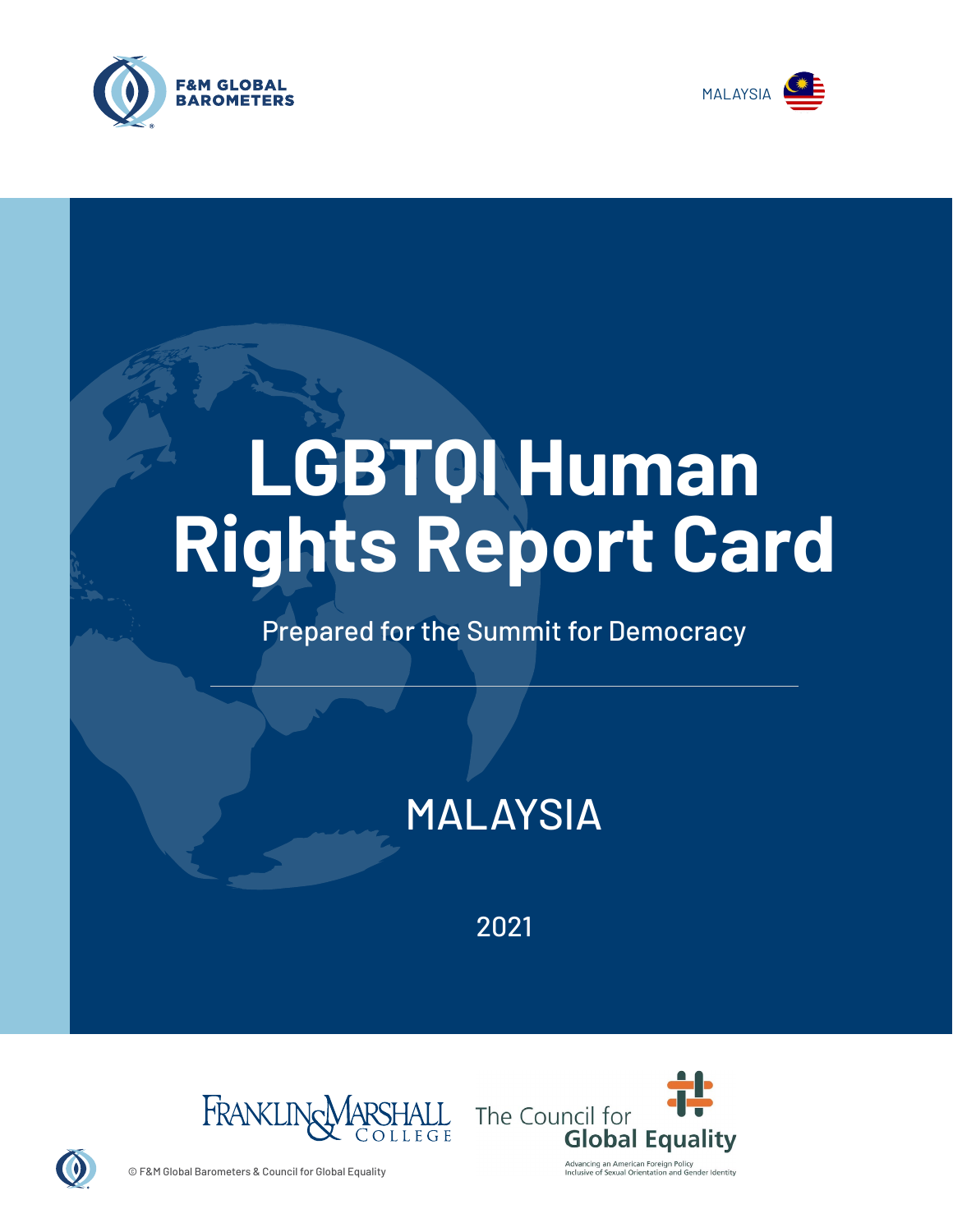



# Report Card on the Human Rights of LGBTQI Peoples Malaysia

#### **OVERVIEW**

Inclusive democracies value the democratic, economic, and social contributions of *all* citizens. Indeed, democracy itself cannot thrive unless the human rights of all people are protected, and this must include protections for often marginalized lesbian, gay, bisexual, transgender, queer, and intersex (LGBTQI) peoples. Advancing rights for the protection of LGBTQI people is also closely correlated to broader democratic dividends, including efforts to address democratic backsliding, fight corruption, and build resilient movements to fight authoritarianism. These themes of the Summit for Democracy are also themes of LGBTQI movements around the world.

This report card provides a concise measurement of the attainment of core human rights protections for LGBTQI individuals. It sets the collective standard for participating states' core legal obligations toward LGBTQI peoples and consequently the ability of LGBTQI citizens to contribute to and benefit from democratic institutions. Countries are graded on three dimensions: Basic Rights, Protection from Violence, and Socio-economic rights. Only one state has achieved all benchmarks. The Summit for Democracy signals the start of a year of action when all states will have an opportunity to demonstrate progress in advancing the human rights and democratic participation of LGBTQI peoples.

The report card is based on **2020** baseline data and will be updated during the year of action to reflect advances over the coming year, culminating in a 2022 report at the end of the Summit process.

| $0 - 59\%$ | $60 - 69\%$ | $70 - 79\%$ | $80 - 89%$ | $90 - 100\%$ |
|------------|-------------|-------------|------------|--------------|
| Failing    | Poor        | Fair        | Good       | Excellent    |

### **REPORT CARD SCALE**

### **ADDITIONAL DEMOCRACY INDICATORS**

| Democracy Index<br>Full Democracy 8-10   Flawed Democracy 6-8   Hybrid Democracy 4-6   Authoritarian 0-4 | 2020                | 7.19/10  |
|----------------------------------------------------------------------------------------------------------|---------------------|----------|
| Freedom House Freedom in the World<br>Free 70-100   Partly Free 40-69   Not Free 0-39                    | 2020                | 52/100   |
| <b>Corruption Perceptions Index</b><br>Very Clean 100/100   Highly Corrupt 0/100                         | 020<br>$\bar{\sim}$ | 51/100   |
| <b>Global Acceptance Index</b><br>High Acceptance 10   Low Acceptance 0                                  | 2017-20             | 3.48/10  |
| <b>Fragile States Index</b><br>Sustainable 0-30   Stable 30-60   Warning 60-90   Alert 90-100            | 020<br>$\sim$       | 57.6/100 |
| <b>UNDP Gender Inequality Index</b><br>Very High 0.0   Low 1.0                                           | 2019                | 0.253/1  |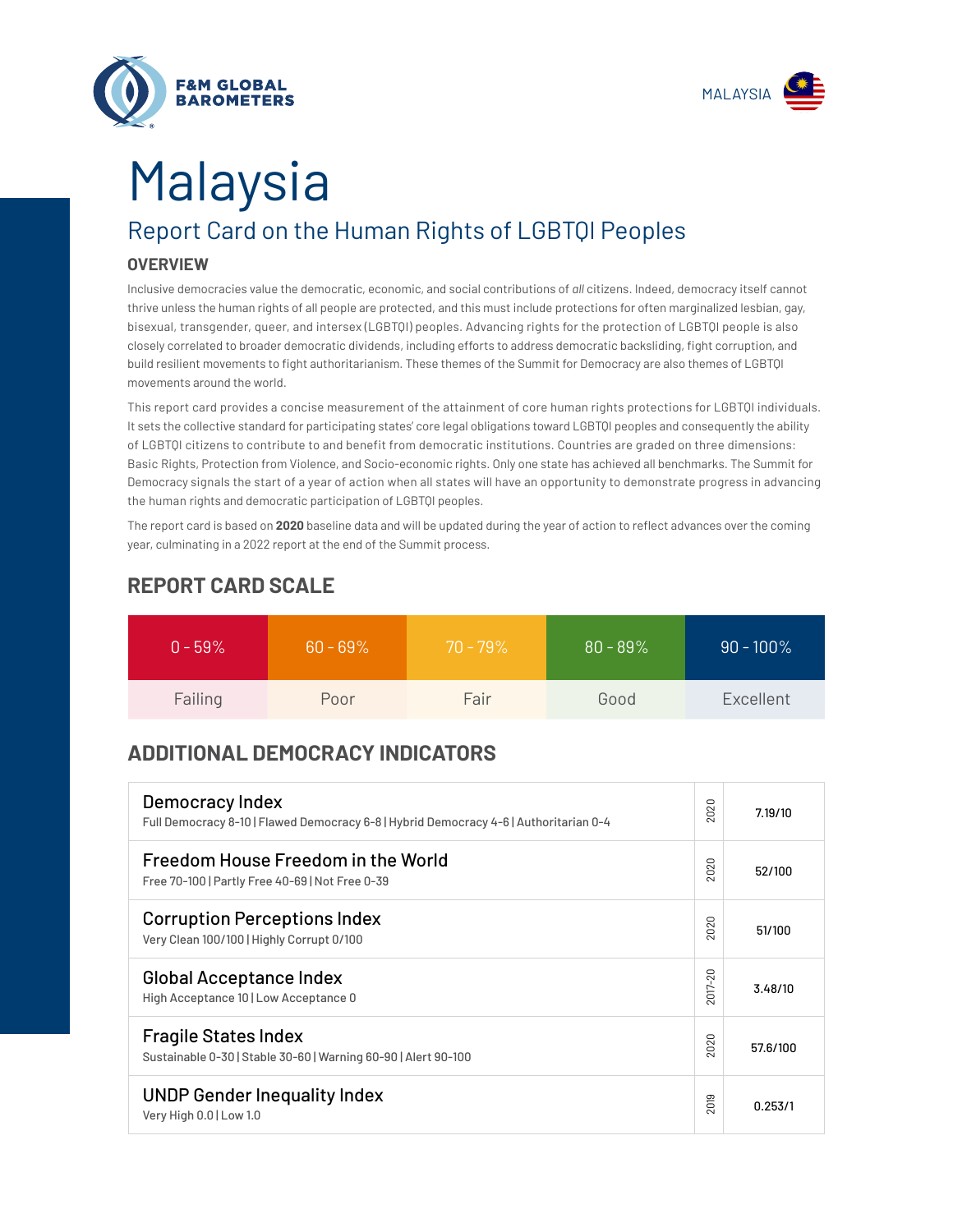



**The report card items are based on 2020 baseline data.**

| 0%    | <b>DIMENSION 1: BASIC HUMAN RIGHTS</b>                                                               | <b>YES</b>               | N <sub>0</sub> |
|-------|------------------------------------------------------------------------------------------------------|--------------------------|----------------|
|       | 1 No criminalization of sexual orientation                                                           | $\overline{\phantom{0}}$ |                |
|       | 2 No criminalization of gender identity or expression                                                |                          |                |
|       | 3 Freedom from arbitrary arrest based on sexual orientation                                          | $\bigcirc$               |                |
|       | 4 Freedom from arbitrary arrest based on gender identity                                             |                          |                |
|       | 5 Legal recognition of gender identity                                                               | $\bigcirc$               |                |
|       | 6 No physiological alteration requirement for legal gender recognition                               | $\blacksquare$           |                |
|       | 7 No psychiatric diagnosis requirement for legal gender recognition                                  | $\Box$                   |                |
|       | 8 LGBTQI organizations are allowed to legally register                                               | 0                        |                |
|       | 9 LGBTQI organizations are able to peacefully and safely assemble                                    | $\bigcirc$               |                |
|       | 10 Security forces provide protection to LGBTQI pride participants                                   |                          |                |
| 0%    | <b>DIMENSION 2: PROTECTION FROM VIOLENCE</b>                                                         | <b>YES</b>               | N <sub>0</sub> |
|       | 11 Ban on gay conversion therapy                                                                     | $\overline{\phantom{0}}$ |                |
|       | 12 Hate crimes legislation includes sexual orientation                                               |                          |                |
|       | 13 Hate crimes legislation includes gender identity                                                  | $\bigcirc$               |                |
|       | 14 Hate crimes legislation includes sex characteristics                                              | 0                        |                |
|       | 15 Hate speech laws include sexual orientation                                                       | $\bigcirc$               |                |
|       | 16 Hate speech laws include gender identity                                                          | O                        |                |
|       | 17 Equality body mandate exists                                                                      | $\bigcirc$               |                |
|       | 18 Prohibition of medically-unnecessary non-consensual medical interventions on intersex individuals | $\bullet$                |                |
|       | 19 Gender affirming prison accommodations                                                            | $\bigcirc$               |                |
|       | 20 Asylum for LGBTQI individuals is available within the country                                     |                          |                |
| $0\%$ | <b>DIMENSION 3: SOCIO-ECONOMIC RIGHTS</b>                                                            | <b>YES</b>               | N <sub>0</sub> |
|       | 21 Workplace non-discrimination laws include sexual orientation                                      |                          |                |
|       | 22 Workplace non-discrimination laws include gender identity                                         |                          |                |
|       | 23 Workplace non-discrimination laws include sex characteristics                                     |                          |                |
|       | 24 Fair housing non-discrimination laws include sexual orientation                                   |                          |                |
|       | 25 Fair housing non-discrimination laws include gender identity                                      |                          |                |
|       | 26 Head of state supports marriage equality                                                          |                          |                |
|       | 27 State allows for marriage equality                                                                | 0                        |                |
|       | 28 State prohibits discrimination in healthcare based on sexual orientation                          |                          |                |
|       | 29 State prohibits discrimination in health care based on gender identity                            |                          |                |
|       | 30 Legal classifications (such as an X sex or gender marker) universally available                   |                          |                |